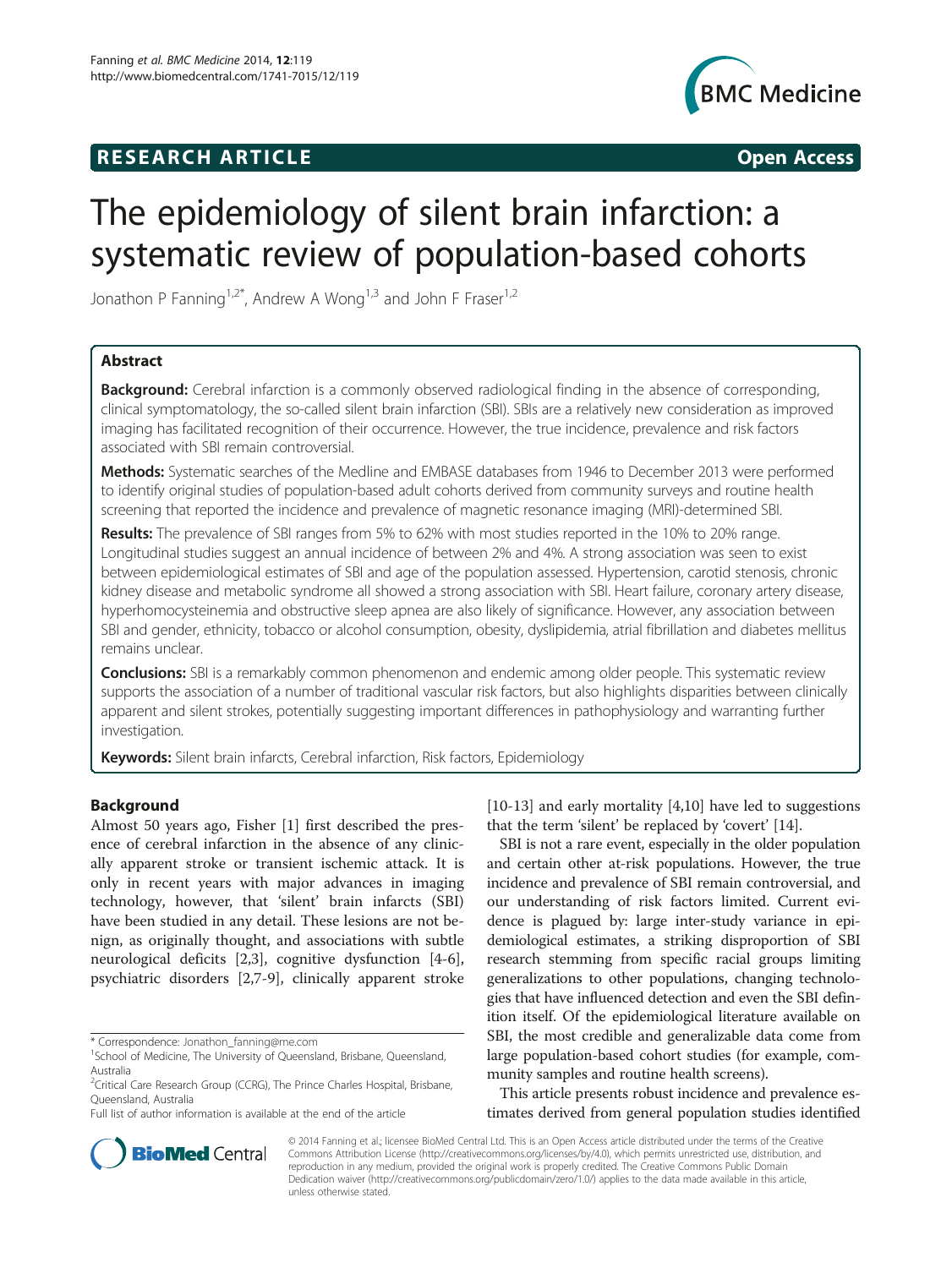<span id="page-1-0"></span>by systematically reviewing the medical literature. Emphasis is placed not only on findings, but also on the strength of those findings, in terms of research methodology and consistencies between studies.

#### Methods

According to the Preferred Reporting Items for Systematic Reviews and Meta-Analyses (PRISMA) statement, relevant papers were identified by means of electronic searches of abstracts published in English in the Medline and EMBASE databases between 1946 to December 2013 using advanced search functions and the search terms: 'silent brain infarcts', 'silent cerebral infarcts', 'silent stroke' and 'silent lacunar infarcts'; these were combined with the terms: 'epidemiology', 'incidence', 'prevalence' or 'risk factors' [see Additional file [1:](#page-8-0) Table S1: Detailed Search Strategies]. As a second step towards detecting relevant studies, all references listed at the end of identified papers, or noted in footnotes or data tables, were reviewed. After removing duplicates, this process identified 745 records. Included studies were restricted to original contributions that prospectively enrolled adults from the population-based cohorts (via community surveys or routine health screening) and assessed for and specifically reported MRI-detected silent brain infarcts. To improve the reliability of derived conclusions, studies with sample sizes of <200 participants were excluded due to the large variability in incidence and prevalence estimates evident in smaller samples. A total of 64 articles covering 27 original studies were deemed eligible. In total, 33,671 patients and 36,582 MRI examinations were included and provided data for this review [see Additional file [2](#page-8-0): Figure S1 for the PRISMA flow diagram]. Data were reviewed descriptively and collated in detailed tables (see Table [1](#page-2-0) and Additional file [3](#page-8-0): Table S2, Additional file [4:](#page-8-0) Table S3, Additional file [5](#page-8-0): Table S4, Additional file [6:](#page-8-0) Table S5 to Additional file [7:](#page-8-0) Table S6). Where multiple articles were included from a single or overlapping population sample, prevalence and incidence estimates were obtained from the report with the largest sample size to prevent duplication.

#### Results and discussion

#### Incidence and prevalence of SBI

Studies on the incidence and prevalence of SBI in population-based cohorts have primarily been conducted in two settings: representative community samples (CS) and participants undergoing routine health screening (RHS). Community samples have generated SBI prevalence estimates among non-institutionalized, asymptomatic participants from as low as 5.7% in 746 individuals between the ages of 50 and 79 living in Korea [[27](#page-9-0)], to as high as 49% in 958 volunteers 55-years old and older in Ohasama, Japan [[35\]](#page-9-0). Most remaining published CS

studies give estimates in the 10% to 20% range (Table [1](#page-2-0)). In those undergoing RHS, the range has been greater still, from 5% [\[29](#page-9-0)] to 62% [\[21](#page-8-0)]. It is clear from these data that a statistically significant correlation exists between mean SBI prevalence and mean sample age, both when all 26 studies providing SBI prevalence data are compiled, and when community and clinic studies are assessed separately (Figures [1, 2](#page-3-0) and [3\)](#page-4-0). This same agedependent pattern is evident by region when Asian, American, and European studies are assessed separately [see Additional file [8:](#page-8-0) Figure S2].

The inter-study association concerning mean subject age and SBI prevalence is consistent with intra-study data from a number of sources. In the landmark Rotterdam Scan Study, Vermeer et al. studied 1,077 community residents between 60- and 90-years old, among whom the prevalence of SBI rose steadily, from 8% in those 60- to 64-years old and 13% in those 65- to 69-years old, to more than 20% in the 70 to 79 age group, and 35% in those older than 80 [\[38\]](#page-9-0). The adjusted odds ratio (OR) for age was 1.08 per year (95% confidence interval (CI): 1.05, 1.10), indicating an average 8% increase in the odds of having a SBI for each year lived over age 60. Similarly, in another survey of 994 neurologically-healthy adults between the ages of 20 and 78 years in Seoul, Lee et al. identified no SBI in individuals 20- to 39-years old, with SBI prevalence rising steadily with every subsequent decade to 1.7% in 40- to 49-year olds, 9.2% in 50- to 59-year olds, 19.8% in 60- to 69-year olds and 43.8% in 70- to 79-year olds  $(P \le 0.001)$  [\[19\]](#page-8-0). In this survey, the odds of having a new SBI increased by 13% with each year lived (OR: 1.13; 95% CI: 1.09, 1.18). Also in Seoul, Kwon et al. twice found a significant increase in SBI prevalence with age: once in a survey of 1,254 individuals undergoing RHS [\[18](#page-8-0)], with lesions noted in 11.7% of the 65- to 69-year-old sample, in 18.0% of those 70- to 74-years old, and in 27.6% of those older than 75; and among 1,588 neurologically-healthy subjects who underwent brain MRI as part of a RHS [[17](#page-8-0)], the prevalence of lesions ranging from 1.4% in those 40 years old and younger to 17.5% in those 70-years old and older. Clearly then, although the prevalence of SBI varies widely across general populations in the literature, there is a strong association with age, and prevalence rates approaching and even surpassing 20% are not uncommon in those older than 70.

The prevalence of SBI in Asian countries appears to be greater than in non-Asian countries (20.2% in Asia, 12.4% in Europe and 15.6% in the USA,  $P = 0.017$ ; Additional file [8:](#page-8-0) Figure S2a). Moreover, this effect is independent of age, as Asian samples were the youngest (mean  $age = 59.5$ , 71.6 and 67.0 years, respectively). However, this apparent increased prevalence in Asian countries is likely an artifact, caused by 11 of the 17 Asian studies being RHS, in which the prevalence of SBI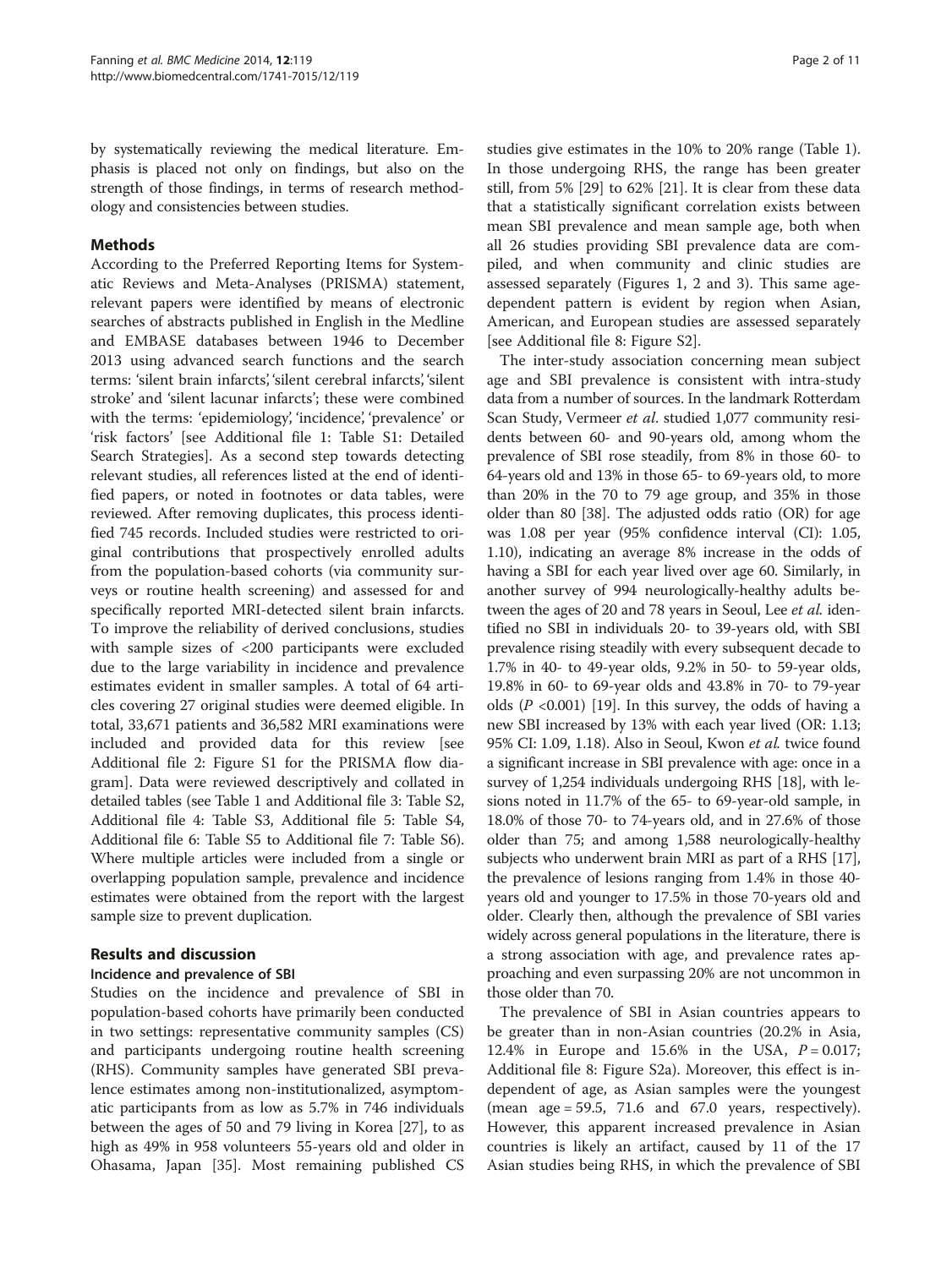| Study name or center               | <b>Authors</b>  | Year | Country     | Study design | Sample size | Mean age | Mean prevalence |
|------------------------------------|-----------------|------|-------------|--------------|-------------|----------|-----------------|
| Prevalence                         |                 |      |             |              |             |          |                 |
| Seiryo Clinic Study                | Asumi [15]      | 2010 | Japan       | <b>RHS</b>   | 324         | 54       | 5.2%            |
| Shimane                            | Bokura [10]     | 2006 | Japan       | <b>RHS</b>   | 2,684       | 58       | 14%             |
|                                    | Bokura [16]     | 2010 | Japan       | <b>RHS</b>   | 1,543       | 62       | 14%             |
| SNUH Gangnam MRI Survey            | Kwon [17]       | 2006 | Korea       | <b>RHS</b>   | 1,588       | 54       | 5.5%            |
|                                    | Kwon [18]       | 2009 | Korea       | <b>RHS</b>   | 1,254       | 70       | 15.7%           |
| Samsung Medical Centre             | Lee [19]        | 2000 | Korea       | <b>RHS</b>   | 994         | 49       | 5.8%            |
| 'Brain Dock' program               | Matsumoto [20]  | 2007 | Japan       | <b>RHS</b>   | 476         | 52       | 20.8%           |
| Japanese elderly                   | Nakagawa [21]   | 2000 | Japan       | <b>RHS</b>   | 269         | 79       | 62%             |
| Kawasaki medical school            | Saji [22]       | 2012 | Japan       | <b>RHS</b>   | 220         | 69       | 25%             |
|                                    | Saji [23]       | 2012 | Japan       | <b>RHS</b>   | 240         | 69       | 17.5%           |
| Hyogo Brain & Heart Centre         | Uehara [24]     | 1999 | Japan       | <b>RHS</b>   | 219         | 63       | 40.2%           |
| Second Military Medical University | Yi [25]         | 2011 | China       | <b>RHS</b>   | 1,008       | 49       | 32.5%           |
| Chiba University                   | Yoshida [26]    | 2010 | Japan       | <b>RHS</b>   | 790         | 61       | 27.1%           |
| KoGES                              | Cho [27]        | 2013 | Korea       | CS           | 746         | 59       | 7.6%            |
| Kochi University                   | Park [28]       | 2008 | Japan       | CS           | 2,076       | 51       | 5.7%            |
| Memorial Hospital Taipei           | Chou [29]       | 2011 | Taiwan      | CS and RHS   | 1,312       | 52       | 5%              |
| NILS-LSA                           | Kohara [30]     | 2003 | Japan       | CS           | 1,721       | 59       | 10.3%           |
| <b>FHOS</b>                        | Das [31]        | 2008 | <b>USA</b>  | CS           | 2,040       | 62       | 11%             |
| <b>FHS</b>                         | DeCarli [32]    | 2005 | <b>USA</b>  | CS           | 2,081       | 62       | 12%             |
| <b>ARICS</b>                       | Howard [33]     | 1998 | <b>USA</b>  | CS           | 1,737       | 63       | 11%             |
| ASPS                               | Schmidt R [34]  | 2006 | Austria     | CS           | 505         | 70       | 8%              |
| Ohasama                            | Aono [35]       | 2007 | Japan       | CS           | 958         | 66       | 49%             |
| <b>NOMAS</b>                       | Willey [36]     | 2011 | <b>USA</b>  | CS           | 1,238       | 70       | 16%             |
| <b>MEMO</b>                        | Schmidt WP [37] | 2004 | Germany     | CS           | 267         | 72       | 12.7%           |
| Rotterdam Scan                     | Vermeer [38]    | 2002 | Netherlands | CS           | 1,077       | 72       | 20%             |
| CHS*                               | Price [3]       | 1997 | <b>USA</b>  | CS           | 3,397       | 75       | 28%             |
| Sefuri Brain MRI                   | Fukuda [39]     | 2013 | Japan       | CS           | 715         | 67       | 12.4%           |
| 3C-Dijon                           | Satizabal [40]  | 2012 | France      | CS           | 1,841       | 72.5     | 8.9%            |
| <b>TASCOG</b>                      | Choi [41]       | 2012 | Australia   | CS           | 351         | 72       | 12.2%           |
| CABL                               | Russo [42]      | 2013 | <b>USA</b>  | CS           | 455         | 70       | 15.4%           |
| Study name or center               | <b>Authors</b>  | Year | Country     | Study design | Sample size | Mean age | Mean incidence  |
| Incidence                          |                 |      |             |              |             |          |                 |
| <b>ARICS</b>                       | Cheung [43]     | 2010 | <b>USA</b>  | CS           | 810         | 62       | 1.9%            |
| CHS*                               | Longstreth [14] | 2002 | <b>USA</b>  | CS           | 1,433       | 74       | 3.1%            |
| Rotterdam Scan Study               | Vermeer [44]    | 2003 | Netherlands | CS           | 668         | 71       | 3.7%            |

#### <span id="page-2-0"></span>Table 1 Prevalence and incidence of silent brain infarcts in population-based cohorts

\*study reported silent lacunar (subcortical) infarcts only. ARICS, Atherosclerosis Risk in Communities Study; ASPS, Austrian Stroke Prevention Study; CABL, Cardiovascular Abnormalities and Brain Lesions; CHS, Cardiovascular Health Study; CS, community sample; FHOS, Framingham Heart Offspring Study; FHS, Framingham Heart Study; KoGES, Korean Genome and Epidemiology Study; MEMO, Memory and Morbidity in Augsberg Elderly; NILS-LSA, National Institute for Longevity Sciences-Longtitudinal Study of Aging; NOMAS, Northern Manhattan Study; RHS, routine health screen; SNUH, Seoul National University Hospital; TASCOG, Tasmanian Study of Cognition and Gait.

tended to be greater (mean prevalence 23.1% versus 15.0% in RHS and CS, respectively), while every non-Asian study was a community survey. When community surveys alone are examined, any apparent increase in SBI prevalence in Asia is corrected [see Additional file [8](#page-8-0):

Figure S2b], and the mean per-study prevalence rate estimates for Asian (n = 6), European (n = 4), American (n = 6) and Australian studies become equivalent (17.0, 12.4, 15.6 and 12.2%, respectively). Moreover, when the one clear outlier study (Aono et al., [\[35\]](#page-9-0); prevalence 49%) is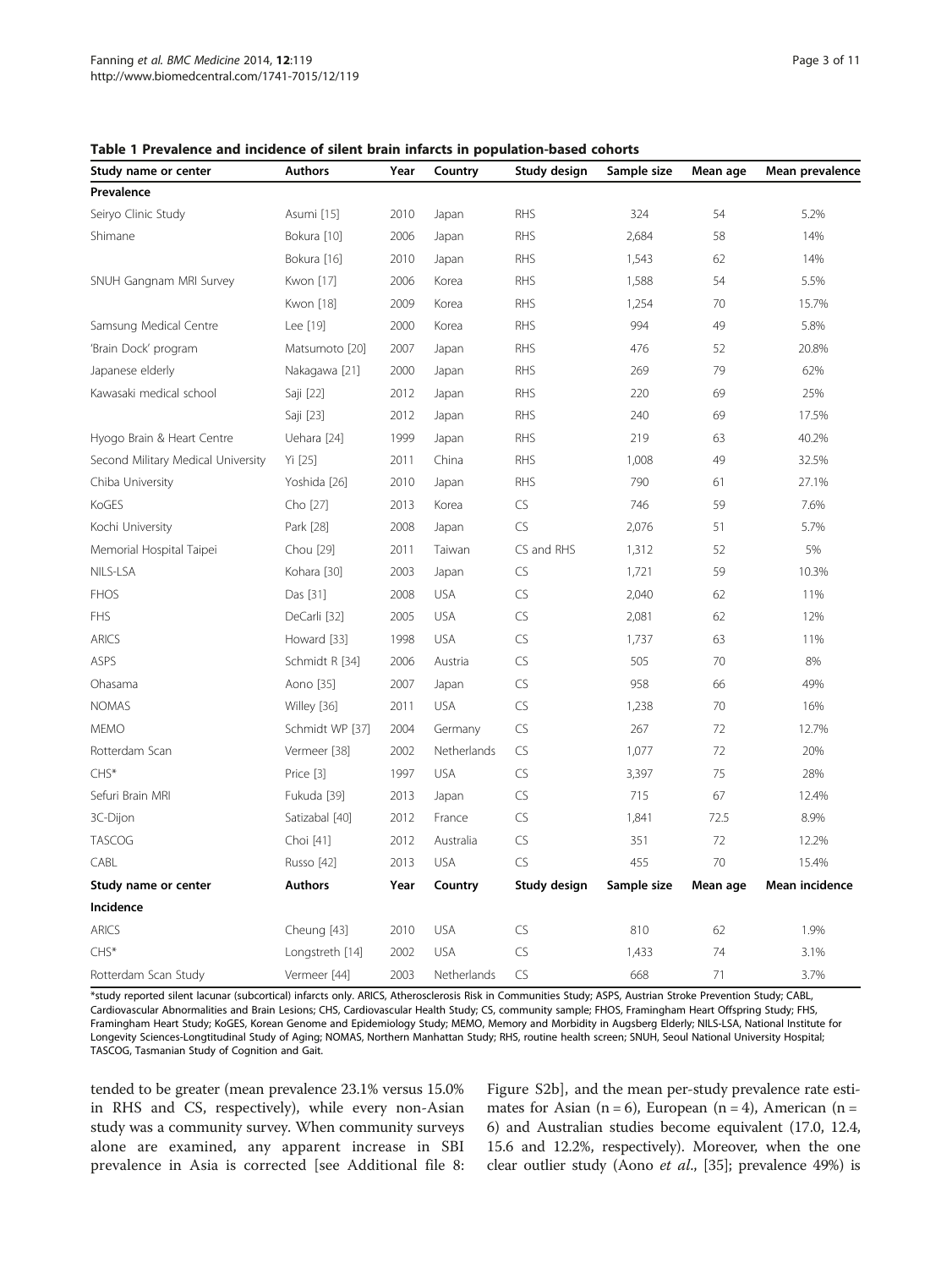<span id="page-3-0"></span>

excluded, the mean prevalence estimate for the five remaining Asian studies falls to 9.0%, the lowest mean prevalence. Importantly, the average age across the remaining Asian community surveys was younger, again supporting mean sample age as the primary determinant of prevalence in different community samples.

Due to the inherent difficulties of longitudinal studies, incidence data are scarce, with only three identified studies providing estimates that range from 1.9% to 3.7% per year [\[14](#page-8-0)[,43,44](#page-9-0)]. Once again, age was a predictor of incidence, with 8% of those 60- to 69-years old having new lesions over the duration of follow-up versus 22% of those 80 and older [\[24\]](#page-9-0). Thus, the association between age and SBI prevalence reflects both increased incidence with age and the cumulative effect of time.

Contrary to what might be expected due to advancing technologies and perhaps enhanced detection of SBI, there has been no apparent rise in SBI prevalence over the years.

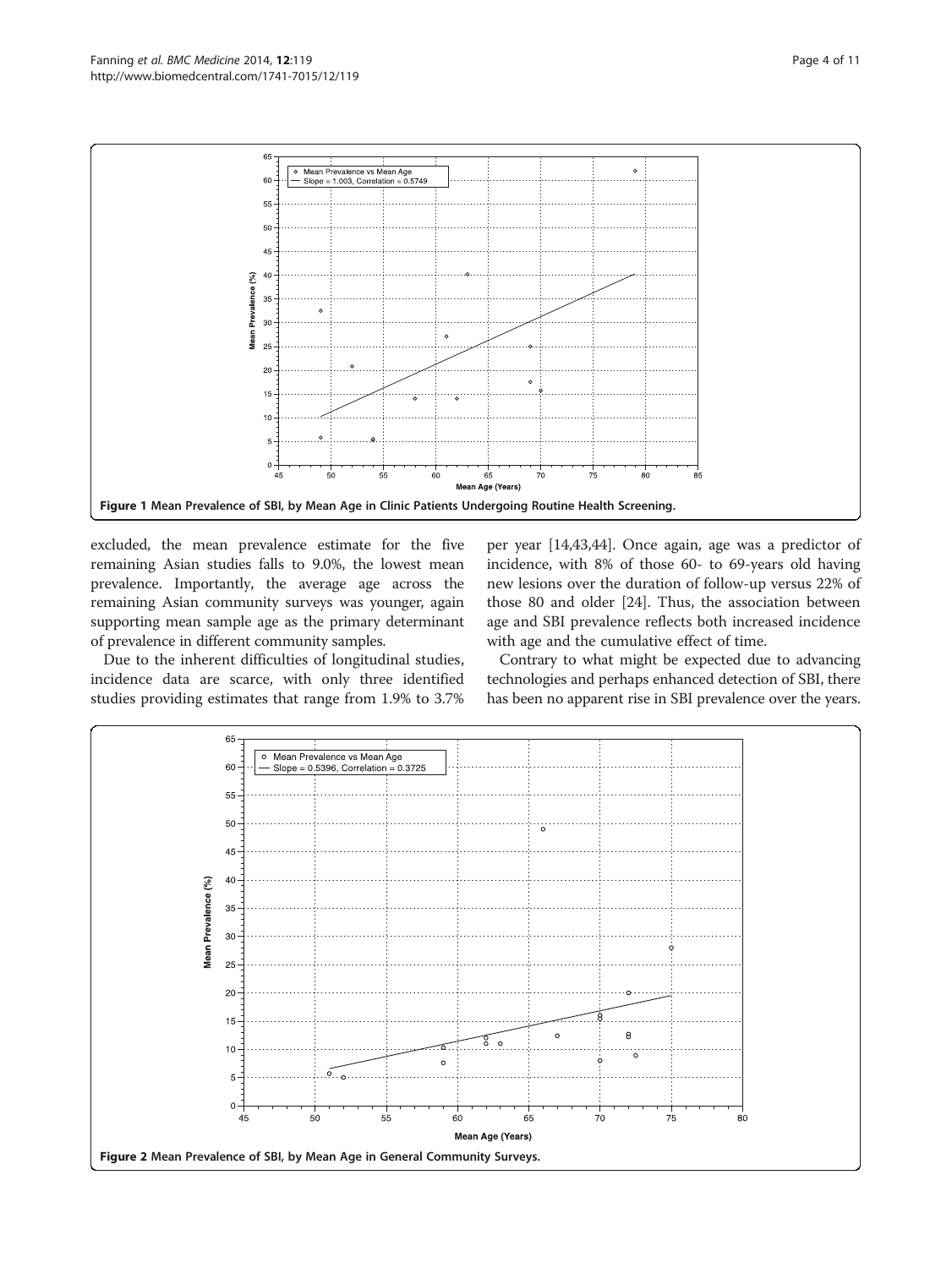<span id="page-4-0"></span>

In fact, from 2010 onwards, the highest SBI prevalence rate reported in a CS has been 16% [[36](#page-9-0)]. Neither can we speculate that prevalence is decreasing, despite apparently falling rates, because of the clear shift in study design from RHS to randomly recruited CS samples, the latter accounting for seven of the eight studies conducted since 2010.

#### Risk factors

It is from community-based samples, examined using logistic regression that the best understanding emerges about the prevalence of SBI in various potentially at-risk populations. Table 2 presents a summary of the risk factors examined and the strength of their association with SBI.

### Demographic factors

#### Age

Consistent with the described associations between sample age and the reported prevalence/incidence of SBI, age has been one of the most clearly identified risk factors for SBI. In fact, of the 19 included studies in which an association between age and SBI rates was sought, such an association was identified in 18 [see Additional file [3:](#page-8-0) Table S2], with the OR of prevalent SBI assessed per year of age ranging from 1.03 (95% CI: 0.98, 1.08) [[23\]](#page-9-0) to 1.13 (95% CI: 1.09, 1.18) [\[19](#page-8-0)] and per decade ranging from 2.44 (95% CI: 1.84, 3.23) [[39](#page-9-0)] to 3.21 (95% CI: 2.17, 4.74) [[33](#page-9-0)]. In contrast to age, studies have failed to convincingly identify significant risk associated with any other demographic characteristic.

#### Gender

Vermeer et al. [\[38](#page-9-0)] identified an odds ratio for SBI prevalence of 1.4 (95% CI: 1.0, 1.8) associated with female gender in the Rotterdam Scan Study; but this OR became non-significant (OR: 1.3; 95% CI: 0.9, 1.9) when

| Table 2 Summary of strength of association of risk factors |
|------------------------------------------------------------|
| with silent brain infarction                               |

| Strength of association | <b>Risk factors</b>     |  |  |
|-------------------------|-------------------------|--|--|
| Strong                  | Age                     |  |  |
|                         | Hypertension            |  |  |
|                         | Metabolic syndrome      |  |  |
|                         | Carotid artery disease  |  |  |
|                         | Chronic kidney disease  |  |  |
| Likely                  | Coronary artery disease |  |  |
|                         | Heart failure           |  |  |
|                         | Homocysteinemia         |  |  |
|                         | Obstructive sleep apnea |  |  |
| Unclear                 | Atrial fibrillation     |  |  |
|                         | Dyslipidemia            |  |  |
|                         | <b>Diabetes</b>         |  |  |
|                         | Obesity                 |  |  |
|                         | Alcohol                 |  |  |
|                         | Tobacco                 |  |  |
|                         | Ethnicity               |  |  |
|                         | Gender                  |  |  |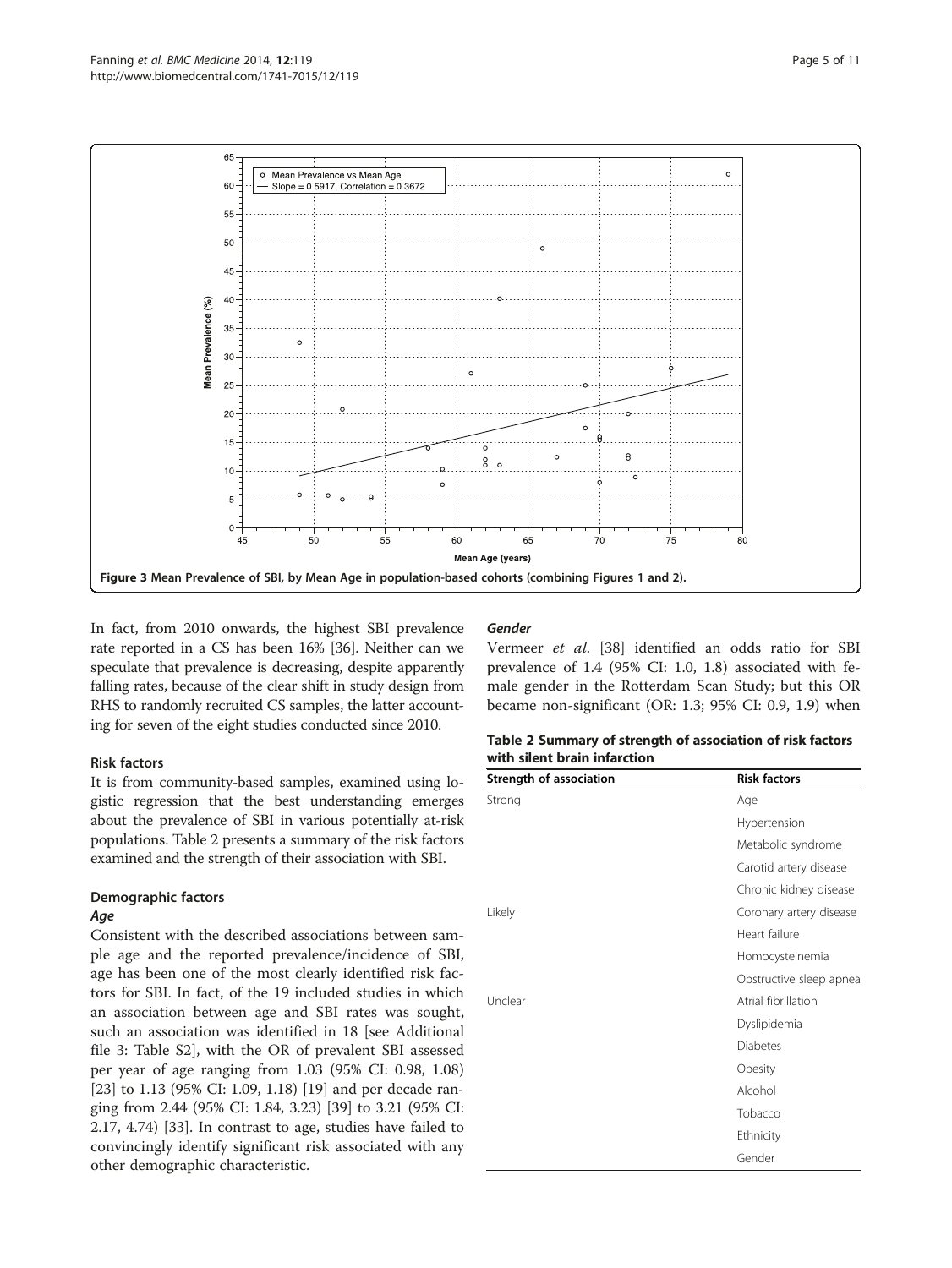adjusted for patient age, hypertension, diabetes and smoking. A similar OR of 1.4 was found for female gender when SBI incidence was examined; but this too failed to be statistically significant (95% CI: 0.6, 3.2) [\[44](#page-9-0)]. Conversely, Longstreth et al. [[45\]](#page-9-0) discovered male gender to be protective (OR: 0.74;  $P \le 0.005$ ) against lacunar infarcts in an MRI study of 3,660 older adults (≥65 years of age). The majority of studies, however, do not support any gender disparity in SBI risk [\[3,14,](#page-8-0)[30,32,33,35,37,44,46](#page-9-0)]. Among women, it is interesting to note recent evidence that links early menopause with a four-fold increased risk of SBI [[39](#page-9-0)].

#### **Ethnicity**

To date, few data support any association between SBI and race, contrary to the significantly increased risk of stroke and related mortality and morbidity identified among African Americans [[47\]](#page-9-0). This may be due to confounding factors including hypertension, diabetes and obesity [\[47\]](#page-9-0). One notable exception among identified SBI studies is the USA-based Atherosclerosis Risk in Communities (ARIC) Study [[33\]](#page-9-0) in which, among 1,737 participants selected from the general population, multiple variable analysis identified 'non-white' status as significantly associated with an increased odds of SBI (OR: 1.64; 95% CI: 1.12, 2.41) [\[33\]](#page-9-0). One limitation to current research evaluating race as a risk factor for SBI is that a disproportionate number of SBI studies were conducted in ethnically homogeneous populations, notably in Japan and Korea.

#### Lifestyle factors

#### Tobacco

In only three [[33,39,48\]](#page-9-0) out of 15 studies in which an association was sought has tobacco been identified as a statistically significant risk factor for SBI [see Additional file [4:](#page-8-0) Table S3]. Of particular note is that, although the Rotterdam Scan Study identified a statistically significant increase in clinically apparent stroke (OR: 3.1; 95% CI: 0.6, 1.5), no such association was demonstrated for SBI even among the heaviest smokers with ≥20 pack year histories (OR: 1.0; 95% CI: 0.6, 1.5) [[38\]](#page-9-0).

#### Alcohol

It is not surprising — given reports of the protective role of modest daily alcohol consumption, particularly red wine, against cardiovascular disease [\[49](#page-9-0)] — that an association was sought with SBI in eight of the studies we reviewed [see Additional file [4](#page-8-0): Table S3]. A protective role was identified by Lee *et al.*, [\[19](#page-8-0)] for mild (one to two times per week) alcohol consumption (OR: 0.31; 95% CI: 0.12, 0.78) and by Mukamal *et al.*, [\[50\]](#page-9-0) for between one and six standard drinks per week (OR: 0.63; 95% CI: 0.46, 0.86). Interestingly, the latter study also

suggested a protective role of heavy alcohol intake with odds of SBI associated with consumption of ≥15 standard drinks per week of 0.57 (95% CI: 0.32, 1.0) [\[50](#page-9-0)]. However, results have been inconsistent, with other studies [\[39,48,51](#page-9-0)] identifying an increased risk of SBI with alcohol consumption to as high as OR: 4.1 (95% CI: 1.7,10) [\[51](#page-9-0)]. No effect, protective or otherwise, was seen comparing those who have never consumed alcohol against those who have [[35](#page-9-0)], or when looking at past [[33,50\]](#page-9-0) or minimal alcohol consumption (<1 standard drink per week) [[50\]](#page-9-0). Ethnic differences in alcohol metabolism likely confound our understanding of the true effect of alcohol. For example, every study that identified an increased risk of SBI associated with alcohol consumption was conducted in Japan.

#### Cardiovascular risk factors **Obesity**

Conflicting results are noted for obesity [see Additional file [5:](#page-8-0) Table S4]. In the largest study, Park et al. [[28](#page-9-0)] identified an increased risk of SBI with waist circumference ≥102 cm (male) or ≥88 cm (female) (highest versus lowest tertile, OR: 4.3; 95% CI: 2.4, 7.71 and dichoto-mized OR: 8.35; 95% CI: 5.59, 12.5). Bokura et al., [[52](#page-9-0)] also identified increased risk with a BMI ≥25 kg/m<sup>2</sup> (OR: 1.55; 95% CI: 1.05, 2.27). However, others have not corroborated these results. In fact, a number of investigators [[17](#page-8-0),[33](#page-9-0),[35](#page-9-0)] have identified protective effects, albeit only statistically so in one of three studies (OR: 0.72 for BMI ≥25 versus <25 kg/m<sup>2</sup>; 95% CI: 0.53, 0.97) [\[35](#page-9-0)].

#### Dyslipidemia

ORs for measures of dyslipidemia (total cholesterol, high density lipoproteins, low density lipoproteins and triglycerides) have varied widely [see Additional file [6](#page-8-0): Table S5]. Only four of 25 estimates across 15 studies have demonstrated a significantly positive association with SBI rate, that being single OR estimates for serum triglycerides (OR: 2.82; 95% CI: 1.83, 4.33) [\[28](#page-9-0)], total cholesterol per mmol/L (OR: 3.75; 95% CI: 1.45, 9.68) [\[15\]](#page-8-0), LDL per mmol/L (OR: 2.54; 95% CI: 1.03, 6.27) [[15](#page-8-0)] and HDL per standard deviation (OR:1.13; 95% CI: 1.03, 1.23) [\[25\]](#page-9-0).

#### Homocysteinemia

More consistent are the results for total plasma homocysteine, a documented risk factor for clinical stroke [[53,54\]](#page-9-0). As demonstrated in Additional file [6](#page-8-0): Table S5, three [[31,55,56\]](#page-9-0) of six ORs were statistically greater than 1.00; and a fourth, in which SBI incidence rather than prevalence was studied, just failed to achieve statistical significance (OR: 1.31; 95% CI: 0.95, 1.82) [[44\]](#page-9-0). In the Framingham Offspring Study [\[56\]](#page-9-0), not only was an association between plasma homocysteine levels and SBI rates noted, but also the strength of this association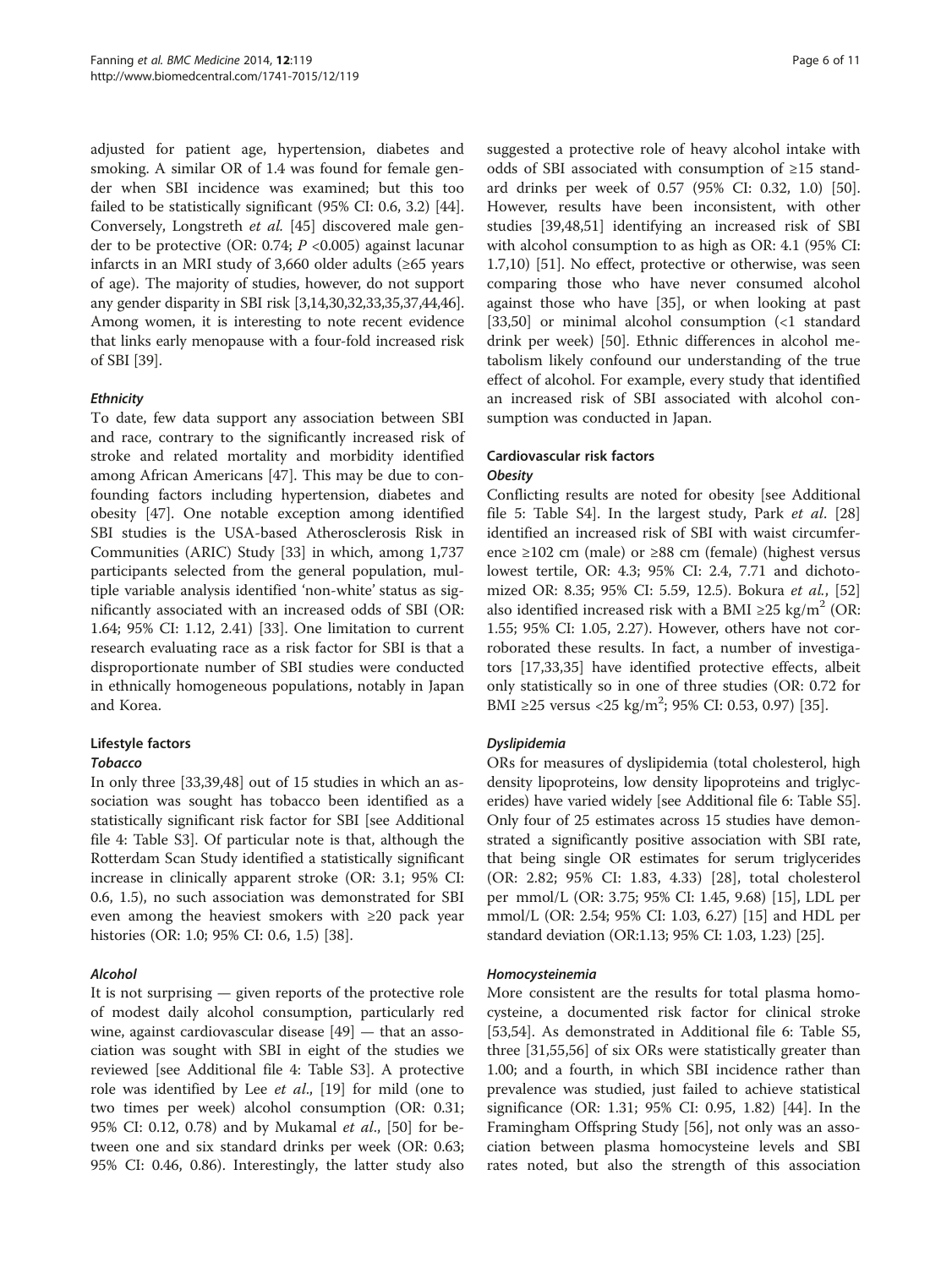increased with age. Further supporting a role for homocysteine, MTHFR C677T genetic polymorphism is independently associated with almost double (OR: 1.72; 95% CI: 1.10, 2.68) the odds of SBI versus more common haplotypes, where normally functioning MTHFR metabolizes homocysteine to methionine [\[30](#page-9-0)].

#### Cardiovascular disease states Hypertension

Hypertension is the cardiovascular risk factor for which the strongest association with risk of SBI has been identified, and it consistently ranks as one of the top two risk factors overall. In fact, all 20 studies designed to identify an association between SBI and hypertension have detected one, although this was only statistically significant in 18 [see Additional file [7](#page-8-0): Table S6]. The highest odds were reported by Fukuda et al., [[39\]](#page-9-0) of OR 4.04 (95% CI: 2.41, 6.77).

#### Carotid and coronary artery disease

Diseases of the carotid and coronary arteries comprise significant risk factors for prevalent SBI, with odds ratios consistently greater than one (Additional file [7](#page-8-0): Table S6). Although carotid disease has been variably evaluated, all but one of the studies we reviewed identified a statistically significant association between at least one such measure and SBI [\[31,44](#page-9-0),[45,57\]](#page-9-0), with ORs as high as 5.51 (95% CI: 1.31, 23.1) [[15](#page-8-0)]. Likewise, a statistically significant association was identified in four of seven analyses of coronary artery disease, with odds ratios up to 2.83 (95% CI: 1.38, 5.82) [\[17\]](#page-8-0).

#### Atrial fibrillation and heart failure

Despite the obvious implications of atrial fibrillation for thromboembolism, the Framingham Offspring Study [[31\]](#page-9-0) was the only one of three community-based studies to identify a statistically significant association with SBI [see Additional file [7](#page-8-0): Table S6]. Here, atrial fibrillation was the disease with the highest odds of an individual having had at least one SBI (OR: 2.16; 95% CI: 1.07, 4.40), followed by hypertension (OR: 1.56; 95% CI: 1.15, 2.11) [[31\]](#page-9-0). Interestingly, despite these findings, the ORs for combined cardiovascular disease lacked statistical significance (OR: 1.38; 95% CI: 0.87, 2.18) [[31\]](#page-9-0).

The association between prevalent SBI and measures of heart failure has been more consistent [see Additional file [7:](#page-8-0) Table S6]. The landmark population study in this regard is the cardiovascular abnormalities and brain lesion (CABL) study [[42](#page-9-0)], which identified significantly increased odds of SBI in those with a dilated left atrium, as determined by minimum volume (OR: 1.37; 95% CI: 1.04, 1.80) and ejection fraction (OR: 1.49; 95% CI: 1.11, 2.00), independent of traditional cardiovascular risk factors.

#### Non-cardiovascular diseases

#### Diabetes mellitus and chronic kidney disease

Surprisingly, despite the well-established role of diabetes mellitus as a vascular risk factor, logistic regression analysis of eligible studies suggests that its role in SBI may be less than anticipated [see Additional file [5](#page-8-0): Table S4]. Seventeen community-based surveys have assessed for measures of impaired glycemic control, with ORs reported from 0.38 (95% CI: 0.05, 2.60) [\[15\]](#page-8-0) to as high as 3.26 (95% CI: 1.09, 9.77) [[39\]](#page-9-0), seven of which identified a statistically significant increased risk. An eighth study, the longitudinal Rotterdam Scan Study [[44](#page-9-0)], just failed to achieve statistical significance (OR: 2.9; 95% CI: 1.00, 8.5).

Evidence is stronger for an association between SBI and chronic kidney disease, with odds as high as 10.56 (95% CI: 3.00, 37.10; Additional file [5:](#page-8-0) Table S4). In fact, of the studies examined in this review, four of five demonstrate a statistically significance relationship between prevalent SBI and levels of serum creatinine [[45](#page-9-0)], estimated glomerular filtration rate [\[29\]](#page-9-0) or cystatin C [[58](#page-9-0)]. An association between SBI incidence and serum creatinine (OR: 1.5; 95% CI: 1.00, 2.40) [\[14\]](#page-8-0) was also suggested.

Both diabetes and chronic kidney disease patients suffer multiple cardiovascular co-morbidities, for which associations with SBI have been described. Consequently, whether these co-morbidities or the diabetes or kidney disease, per se, are responsible for the positive relationship with SBI remains speculative.

#### Metabolic syndrome

Three studies [\[17,](#page-8-0)[28,52\]](#page-9-0) have specifically assessed for an association between SBI and so-called metabolic syndrome, which incorporates hypertension, impaired fasting glucose, elevated serum triglyceride levels, low levels of high density lipoproteins and obesity [see Additional file [5:](#page-8-0) Table S4]. Predictably, given the clear association documented between SBI and hypertension, the odds of SBI were increased in each study. Whether this reflects anything more than the association of metabolic syndrome with hypertension warrants further research.

#### Other potential associations

Other reported associations with SBI rates [see Additional file [6:](#page-8-0) Table S5] include hyperuricemia [[59](#page-9-0)], fibrinogen [[35](#page-9-0),[60](#page-9-0)] and, with a protective effect, the anticoagulant factor Protein C  $[60]$  $[60]$ . Cho *et* al.  $[27]$  $[27]$  also demonstrated that moderate-to-severe obstructive sleep apnea also significantly increases risk in those older than 65 (OR: 2.44; 95% CI: 1.31, 9.23).

#### Limitations

Modern detection of SBI is dependent upon the sensitivity and specificity of imaging and definition of the radiological appearance. However, these have been major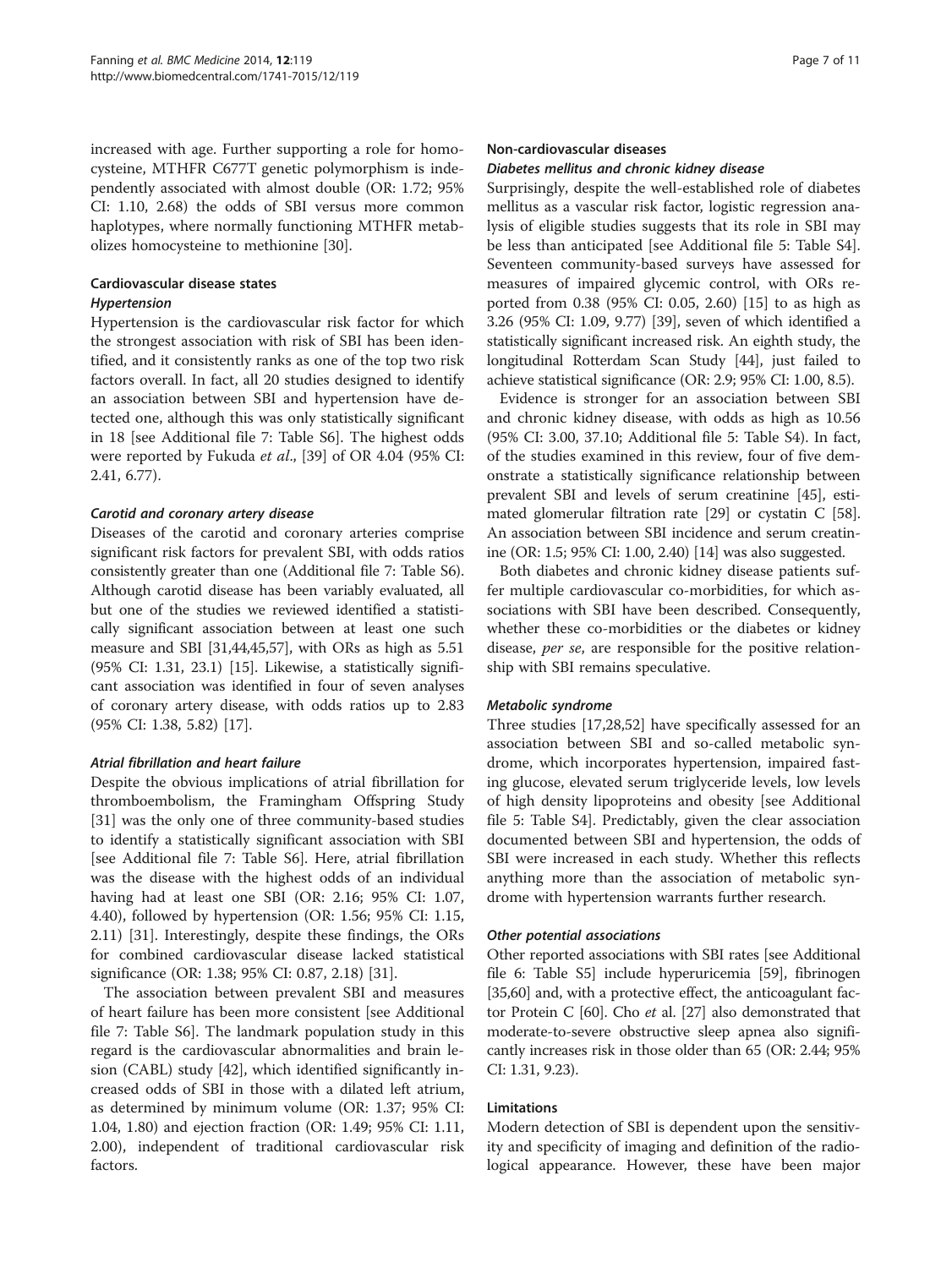sources of heterogeneity in the literature with important implications for SBI incidence and prevalence estimates [[61\]](#page-9-0). MRI parameters have varied widely between studies with magnet strength ranging from 0.02 to 1.5 Tesla (T) and section thickness from 4 mm to greater than 6 mm altering MRI sensitivity for SBI detection between studies. With regard to defining SBI, inconsistent radiological criteria for diagnosing infarction have been applied. Consequently, prevalence is underestimated by definitions limiting SBIs to lacunes or lesions with cerebrospinal fluid (CSF)-like signal intensity (reflecting only completed and cavitated infarcts) in light of evidence that 30% to 80% of lacunes do not cavitate [\[62](#page-9-0)[,63](#page-10-0)]. Conversely, more inclusive signal definitions, including lesions ≤3 mm in diameter overestimate prevalence. A common source of misdiagnosis are dilated perivascular spaces (dPVS), also known as Virchow-Robin spaces, although they tend to be smaller, generally less than the 3 mm minimum diameter set as a threshold for most SBI studies, and more commonly ovoid or linear in a periventricular orientation, versus irregularly-margined, round to wedge-shaped, and having a hyper-intense rim on fluid attenuated inversion recovery (FLAIR) sequences. Despite these differences, comparisons between imaging and autopsy findings have found that dPVS are misdiagnosed as SBI 10% to 20% of the time [[64\]](#page-10-0).

These differing definitions are likely to have important implications for understanding as different risk factors and prognostic profiles may exist for patients with different subtypes (cortical versus lacunar) and numbers of SBI (single versus multiple) [\[45](#page-9-0)]. This is particularly apparent in studies that consider any cerebral infarction without clinical symptomatology as silent brain infarction, thus equating small vessel disease lacunar infarcts with larger vessel cortical infarcts presumed secondary to arteriosclerosis or embolic phenomenon. For the current review, only the broad concept of silent versus clinically apparent infarction was assessed.

Pervading the literature on SBI is the inherent issue of selection bias, which can be seen to manifest in a number of forms. Classification of infarction as silent often relies on patient recollection of symptoms consistent with stroke. The validity of such self-report methods remains inconclusive [[65](#page-10-0)], and high prevalence of stroke symptoms have been reported among persons without a diagnosis of stroke [[66\]](#page-10-0). Additionally, to ensure that no clinically apparent stroke is mistaken as silent infarction, this analysis excluded participants who reported a history of stroke. However, silent strokes are a major risk factor for the development of a clinically apparent stroke, hence, a large portion of stroke patients will have additional silent infarctions, all of which have not been considered in this analysis.

Publication bias is also inherent in any systematic literature review and may have resulted in a biased sample of all relevant studies on the topic. Specifically, it is well established that studies reporting relatively large effects are more likely to be published than those that do not, and this becomes more pertinent among studies with smaller sample sizes [\[67](#page-10-0)]. Publication bias, along with heterogeneity in methodological quality, are two possible mechanisms explaining the pattern of larger effect sizes in small published studies. As explained in the [Methods](#page-1-0) section, this 'small-study effect' was the rationale for excluding studies with <200 participants.

Finally, reporting across the SBI literature has consistently relied on multivariable models to determine individual risk associated with a variable. However, the extent to which vascular risk factors are independent has been questioned [\[68\]](#page-10-0) and understanding of interactions between risk factors is largely lost by such analytic methods.

#### Future directions

The abovementioned limitations provide a number of key considerations for potential studies examining this important area. In particular, the application of consistent detection criteria is crucial and any attempts to further investigate SBI epidemiology should take note of the criteria upon which recent studies have converged. As a minimum, MRI field strength of 1.5 tesla should be employed and lesions of less than 3 mm in size excluded to minimize misdiagnosis of dilated perivascular spaces.

The relevance of a comprehensive understanding of SBI epidemiology is highlighted by the increasingly appreciated morbidity and mortality associated with their occurrence and, thus, the potential to identify patients at risk of these poor outcomes. Furthermore, appreciation for SBI in the general population is essential to understand its implications in specific disease populations and procedures – a setting where SBI is gaining increasing acceptance as a surrogate marker for brain injury [[69](#page-10-0)] and primary endpoint for related research [[70\]](#page-10-0).

#### Conclusions

Due to the absence of overt clinical impairment, silent brain infarction is an under-investigated and poorly understood entity. Comprehension is further obscured by significant heterogeneity in diagnostic strategy for SBI detection which limits the comparability of studies. The prevalence of SBI ranges from 5% to 62% in populationbased cohorts, most estimates falling in the 10% to 20% range. Longitudinal studies suggest an annual incidence between 2% and 4%.

Although clear associations exist, it would be overly simplistic to assume that entirely the same mechanisms underlie all types of cerebrovascular event. Much more is known about risk factors for SBIs than the pathogenic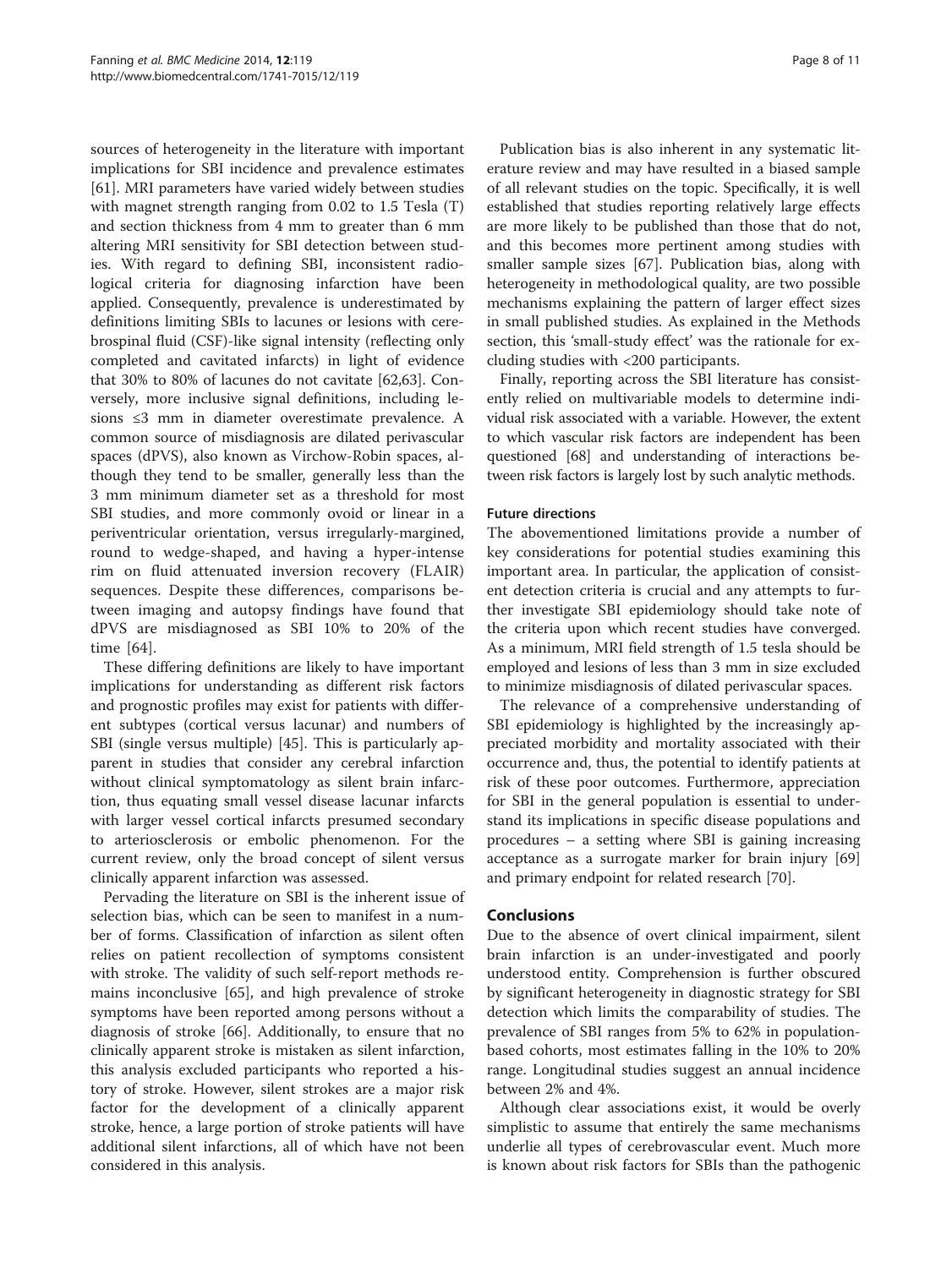<span id="page-8-0"></span>mechanisms behind them. As such, understanding the former provides a useful platform for directed investigation of the latter.

Age and hypertension are the two factors associated with the strongest risk of SBI. Overall cardiovascular health (including coronary artery disease, homocysteinemia, carotid artery stenosis and previous cerebrovascular events), diabetes, renal impairment and metabolic syndrome are also likely of significance, although the data are less consistent. The effect of alcohol appears to depend on the population studied, with mild-to-moderate alcohol consumption appearing protective except among Japanese populations, where it increases the risk of SBI. Surprisingly, no consistent associations have yet been identified between SBI rates and smoking, gender, ethnicity, dyslipidemia or obesity.

#### Additional files

[Additional file 1: Table S1.](http://www.biomedcentral.com/content/supplementary/s12916-014-0119-0-S1.docx) Detailed search strategies.

[Additional file 2: Figure S1.](http://www.biomedcentral.com/content/supplementary/s12916-014-0119-0-S2.pdf) PRISMA Flow Diagram.

[Additional file 3: Table S2.](http://www.biomedcentral.com/content/supplementary/s12916-014-0119-0-S3.docx) Age as a risk factor for Silent Brain Infarct Prevalence.

[Additional file 4: Table S3.](http://www.biomedcentral.com/content/supplementary/s12916-014-0119-0-S4.docx) Substance use as a risk factor for prevalent Silent Brain Infarct.

[Additional file 5: Table S4.](http://www.biomedcentral.com/content/supplementary/s12916-014-0119-0-S5.docx) Non-cardiovascular Disease risk factors for prevalent Silent Brain Infarction.

[Additional file 6: Table S5.](http://www.biomedcentral.com/content/supplementary/s12916-014-0119-0-S6.docx) Laboratory indicators as risk indicators of prevalent Silent Brain Infarction.

[Additional file 7: Table S6.](http://www.biomedcentral.com/content/supplementary/s12916-014-0119-0-S7.docx) Cardiovascular disease as a risk factor for prevalent Silent Brain Infarct.

[Additional file 8: Figure S2a.](http://www.biomedcentral.com/content/supplementary/s12916-014-0119-0-S8.docx) Mean prevalence of silent brain infarction, by mean age, differentiated by origin of study.

#### Competing interests

The authors declare that they have no competing interests.

#### Authors' contributions

JPF was responsible for the conception and design of study, analysis and interpretation of data and manuscript preparation. AAW and JFF were involved in the interpretation of data and critically revising the manuscript for important intellectual content. All authors read and approved the final manuscript.

#### Acknowledgements

The authors would like to thank Dr. K. White and Associate Professor A. Barnett for their expert assistance preparing the final manuscript, figures and tables for submission, Ms. M. Neumann for assistance with literature searches and the reviewers of the manuscript for their important insights. JPF is or has recently been supported by the Cardiac Society of Australia and New Zealand (CSANZ), the Prince Charles Hospital Foundation (TPCHF) and the University of Queensland (UQ). JFF is supported by an Office of Health and Medical Research (OHMR) fellowship.

#### Author details

<sup>1</sup>School of Medicine, The University of Queensland, Brisbane, Queensland, Australia. <sup>2</sup>Critical Care Research Group (CCRG), The Prince Charles Hospital, Brisbane, Queensland, Australia. <sup>3</sup>Department of Neurology, The Royal Brisbane and Women's Hospital, Brisbane, Queensland, Australia.

Received: 15 April 2014 Accepted: 20 June 2014 Published: 9 July 2014

#### References

- 1. Fisher CM: Lacunes: small, deep cerebral infarcts. Neurology 1965, 15:774-784.
- 2. Avdibegovic E, Becirovic E, Salimbasic Z, Hasanovic M, Sinanovic O: Cerebral cortical atrophy and silent brain infarcts in psychiatric patients. Psychiatr Danub 2007, 19:49–55.
- 3. Price TR, Manolio TA, Kronnal RA, Kittner SJ, Yue NC, Robbins J, Anton-Culver H, O'Leary DH: Silent brain infarction on magnetic resonance imaging and neurological abnormalities in community-dwelling older adults. The Cardiovascular Health Study. CHS Collaborative Research Group. Stroke 1997, 28:1158–1164.
- 4. Liebetrau M, Steen B, Hamann GF, Skoog I: Silent and symptomatic infarcts on cranial computerized tomography in relation to dementia and mortality: a population-based study in 85-year-old subjects. Stroke 2004, 35:1816–1820.
- 5. Song IU, Kim JS, Kim YI, Eah KY, Lee KS: Clinical significance of silent cerebral infarctions in patients with Alzheimer disease. Cogn Behav Neurol 2007, 20:93–98.
- 6. Wright CB, Festa JR, Paik MC, Schmeidigen A, Brown TR, Yoshita M, DeCarli C, Sacco R, Stern Y: White matter hyperintensities and subclinical infarction: associations with psychomotor speed and cognitive flexibility. Stroke 2008, 39:800–805.
- 7. Fujikawa T, Yamawaki S, Touhouda Y: Silent cerebral infarctions in patients with late-onset mania. Stroke 1995, 26:946–949.
- 8. Hamada T, Murata T, Omori M, Takahashi T, Kosaka H, Wada Y, Yoshida H: Abnormal nocturnal blood pressure fall in senile-onset depression with subcortical silent cerebral infarction. Neuropsychobiology 2003, 47:187–191.
- 9. Yamashita H, Fujikawa T, Yanai I, Morinobu S, Yamawaki S: Cognitive dysfunction in recovered depressive patients with silent cerebral infarction. Neuropsychobiology 2002, 45:12–18.
- 10. Bokura H, Kobayashi S, Yamaguchi S, Iijima K, Nagai A, Toyoda G, Oguro H, Takahashi K: Silent brain infarction and subcortical white matter lesions increase the risk of stroke and mortality: a prospective cohort study. J Stroke Cerebrovasc Dis 2006, 15:57–63.
- 11. Kobayashi S, Okada K, Koide H, Bokura H, Yamaguchi S: Subcortical silent brain infarction as a risk factor for clinical stroke. Stroke 1997, 28:1932–1939.
- 12. Putaala J, Haapaniemi E, Kurkinen M, Salonen O, Kaste M, Tatlisumak T: Silent brain infarcts, leukoaraiosis, and long-term prognosis in young ischemic stroke patients. Neurology 2011, 76:1742–1749.
- 13. Vermeer SE, Hollander M, van Dijk EJ, Hofman A, Koudstaal PJ, Breteler MM, Rotterdam Scan Study: Silent brain infarcts and white matter lesions increase stroke risk in the general population: the Rotterdam Scan Study. Stroke 2003, 34:1126–1129.
- 14. Longstreth WT, Dulberg C, Manolio TA, Lewis MR, Baeuchamp NJ, O'Leary D, Carr J, Furberg CD: Incidence, manifestations, and predictors of brain infarcts defined by serial cranial magnetic resonance imaging in the elderly: the Cardiovascular Health Study. Stroke 2002, 33:2376–2382.
- 15. Asumi M, Yamaguchi T, Saito K, Kodama S, Miyazawa H, Matsui H, Suzuki E, Fukuda H, Sone H: Are serum cholesterol levels associated with silent brain infarcts? The Seiryo Clinic Study. Atherosclerosis 2010, 210:674–677.
- 16. Bokura H, Nagai A, Oguro H, Kobayashi S, Yamaguchi S: The association of metabolic syndrome with executive dysfunction independent of subclinical ischemic brain lesions in Japanese adults. Dement Geriatr Cog Disord 2010, 30:479–485.
- 17. Kwon HM, Kim BJ, Lee SH, Choi SH, Oh BH, Yoon BW: Metabolic syndrome as an independent risk factor of silent brain infarction in healthy people. Stroke 2006, 37:466–470.
- 18. Kwon HM, Kim BJ, Park JH, Ryu WS, Kim CK, Lee SH, Ko SB, Nam H, Lee SH, Lee YS, Yoon BW: Significant association of metabolic syndrome with silent brain infarction in elderly people. J Neurol 2009, 256:1825–1831.
- 19. Lee SC, Park SJ, Ki HK, Gwon HC, Chung CS, Byun HS, Shin KJ, Shin MH, Lee WR: Prevalence and risk factors of silent cerebral infarction in apparently normal adults. Hypertension 2000, 36:73-77.
- 20. Matsumoto M, Inoue K, Moriki A: Associations of brachial-ankle pulse wave velocity and carotid atherosclerotic lesions with silent cerebral lesions. Hypertension Res 2007, 30:767–773.
- 21. Nakagawa T, Sekizawa K, Nakajoh K, Tanji H, Arai H, Sasaki H: Silent cerebral infarction: a potential risk for pneumonia in the elderly. J Intern Med 2000, 247:255–259.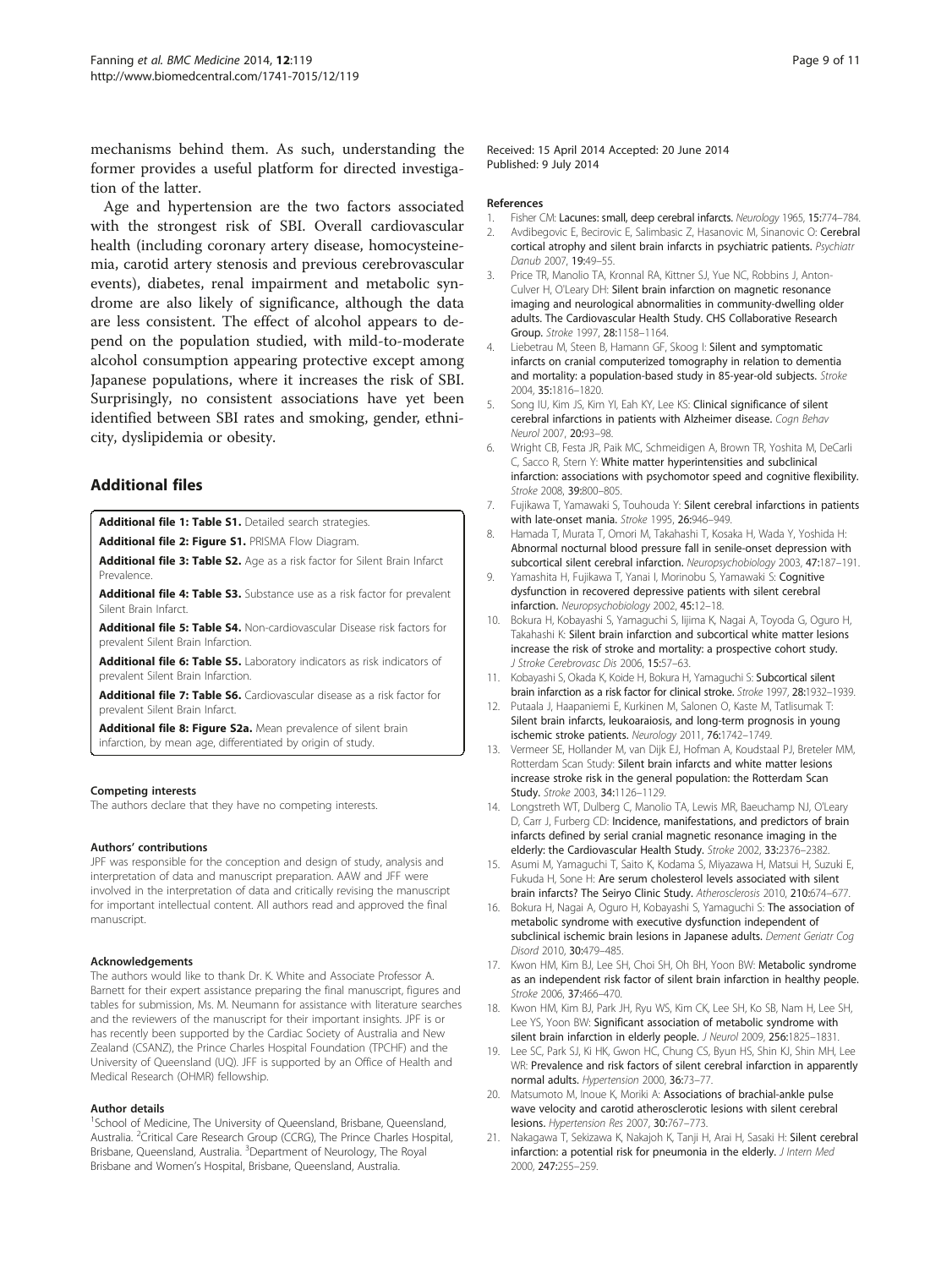- <span id="page-9-0"></span>22. Saji N, Kimura K, Shimizu H, Kita Y: Silent brain infarct is independently associated with arterial stiffness indicated by cardio-ankle vascular index (CAVI). Hypertension Res 2012, 35:756–760.
- 23. Saji N, Kimura K, Shimizu H, Kita Y: Association between silent brain infarct and arterial stiffness indicated by brachial-ankle pulse wave velocity. Intern Med 2012, 51:1003–1008.
- 24. Uehara T, Tabuchi M, Mori R: Risk factors for silent cerebral infarcts in subcortical white matter and basal ganglia. Stroke 1999, 30:378-382.
- 25. Yi CC, Zhang YQ, Liu WW, Guo ZJ, Yin RF: Prevalence and risk factors of silent cerebral infarction in a Chinese population. Acad J Sec Military Med Univ 2011, 32:537–540.
- 26. Yoshida M, Higashi K, Kobayashi E, Saeki N, Wakui K, Kusaka T, Takizawa H, Kashiwado K, Suzuki N, Fukuda K, Nakamura T, Watanabe S, Tada K, Machi Y, Mizoi M, Toida T, Kanzaki T, Tomitori H, Kashiwagi K, Igarashi K: Correlation between images of silent brain infarction, carotid atherosclerosis and white matter hyperintensity, and plasma levels of acrolein, IL-6 and CRP. Atherosclerosis 2010, 211:475–479.
- 27. Cho ER, Kim H, Seo HS, Suh S, Lee SK, Shin C: Obstructive sleep apnea as a risk factor for silent cerebral infarction. J Sleep Res 2013, 22:452-458.
- 28. Park K, Yasuda N, Toyonaga S, Tsubosaki E, Nakabayashi H, Shimizu K: Significant associations of metabolic syndrome and its components with silent lacunar infarction in middle aged subjects. J Neurol Neurosurg Psychiatry 2008, 79:719–721.
- 29. Chou CC, Lien LM, Chen WH, Wu MS, Lin SM, Chiu HC, Chiou HY, Bai CH: Adults with late stage 3 chronic kidney disease are at high risk for prevalent silent brain infarction: a population-based study. Stroke 2011, 42:2120–2125.
- 30. Kohara K, Fujisawa M, Ando F, Tabara Y, Nino N, Miki T, Shimokata H, NILS-LSA Study: MTHFR gene polymorphism as a risk factor for silent brain infarcts and white matter lesions in the Japanese general population: the NILS-LSA Study. Stroke 2003, 34:1130–1135.
- 31. Das RR, Seshadri S, Beiser AS, Kelly-Hayes M, Au R, Himali JJ, Kase CS, Benjamin EJ, Polak JF, O'Donnell CJ, Yoshita M, D'Agostino RB Sr, DeCarli C, Wolf PA: Prevalence and correlates of silent cerebral infarcts in the Framingham offspring study. Stroke 2008, 39:2929–2935.
- 32. DeCarli C, Massaro J, Harvey D, Hald J, Tullberg M, Au R, Beiser A, D'Agostino R, Wolf PA: Measures of brain morphology and infarction in the framingham heart study: establishing what is normal. Neurobiol Aging 2005, 26:491–510.
- 33. Howard G, Wagenknecht LE, Cai J, Cooper L, Kraut MA, Toole JF: Cigarette smoking and other risk factors for silent cerebral infarction in the general population. Stroke 1998, 29:913–917.
- 34. Schmidt R, Schmidt H, Pichler M, Enzinger C, Pertovic K, Niederkorn K, Horner S, Ropele S, Watzinger N, Schumacher M, Berghold A, Kostner GM, Fazekas F: C-reactive protein, carotid atherosclerosis, and cerebral smallvessel disease: results of the Austrian Stroke Prevention Study. Stroke 2006, 37:2910–2916.
- 35. Aono Y, Ohkubo T, Kikuya M, Hara A, Kondo T, Obara T, Metoki H, Inoue R, Asayama K, Shintani Y, Hashimoto J, Totsune K, Hoshi H, Satoh H, Izumi S, Imai Y: Plasma fibrinogen, ambulatory blood pressure, and silent cerebrovascular lesions: the Ohasama study. Arterioscler Thromb Vasc Biol 2007, 27:963–968.
- 36. Willey JZ, Moon YP, Paik MC, Yoshita M, DeCarli C, Sacco RL, Elkind MS, Wright CB: Lower prevalence of silent brain infarcts in the physically active: the Northern Manhattan Study. Neurology 2011, 76:2112–2118.
- 37. Schmidt WP, Roesler A, Kretzschmar K, Ladwig KH, Junker R, Berger K: Functional and cognitive consequences of silent stroke discovered using brain magnetic resonance imaging in an elderly population. J Am Geriatr Soc 2004, 52:1045–1050.
- 38. Vermeer SE, Koudstaal PJ, Oudkerk M, Hofman A, Breteler MM: Prevalence and risk factors of silent brain infarcts in the population-based Rotterdam Scan Study. Stroke 2002, 33:21–25.
- 39. Fukuda K, Takashima Y, Hashimoto M, Uchino A, Yuzuriha T, Yao H: Early menopause and the risk of silent brain infarction in community-dwelling elderly subjects: the Sefuri Brain MRI Study. J Stroke Cerebrovasc Dis 2014, 23:817–822.
- 40. Satizabal C, Zhu Y, Mazoyer B, Dufouil C, Tzourio C: Circulating IL-6 and CRP are associated with MRI findings in the elderly: The 3C-Dijon Study. Neurology 2012, 78:720–727.
- 41. Choi P, Ren M, Phan T, Callisaya M, Ly J, Beare R, Chong W, Srikanth V: Silent infarcts and cerebral microbleeds modify the associations of white

matter lesions with gait and postural stability: population based study. Stroke 2012, 43:1505–1510.

- 42. Russo C, Jin Z, Liu R, Iwata S, Tugcu A, Yoshita M, Homma S, Elkind MS, Rundek T, Decarli C, Wright CB, Sacco RL, Di Tullio MR: LA volumes and reservoir function are associated with subclinical cerebrovascular disease: the CABL (Cardiovascular Abnormalities and Brain Lesions) study. JACC Cardiovasc Imaging 2013, 6:313–323.
- 43. Cheung N, Mosley T, Islam A, Kawasaki R, Sharrett AR, Klein R, Coker LH, Knopman DS, Shibata DK, Catellier D, Wong TY: Retinal microvascular abnormalities and subclinical magnetic resonance imaging brain infarct: a prospective study. Brain 2010, 133:1987–1993.
- 44. Vermeer SE, den Heijer T, Koudstaal PJ, Oudkerk M, Hofman A, Breteler MM, Rotterdam Scan Study: Incidence and risk factors of silent brain infarcts in the population-based Rotterdam Scan Study. Stroke 2003, 34:392–396.
- 45. Longstreth WT Jr, Bernick C, Manolio TA, Bryan N, Jungreis CA, Price TR: Lacunar infarcts defined by magnetic resonance imaging of 3660 elderly people: the Cardiovascular Health Study. Arch Neurol 1998, 55:1217–1225.
- 46. Morrison AC, Fornage M, Liao D, Boerwinkle E: Parental history of stroke predicts subclinical but not clinical stroke: the Atherosclerosis Risk in Communities Study. Stroke 2000, 31:2098–2102.
- 47. Pathak EB, Sloan MA: Recent racial/ethnic disparities in stroke hospitalizations and outcomes for young adults in Florida, 2001–2006. Neuroepidemiology 2009, 32:302–311.
- 48. Takashima Y, Miwa Y, Mori T, Hashimoto M, Uchino A, Yuzuriha T, Sasaguri T, Yao H: Sex differences in the risk profile and male predominance in silent brain infarction in community-dwelling elderly subjects: the Sefuri brain MRI study. Hypertens Res 2010, 33:748–752.
- 49. Moore RD, Pearson TA: Moderate alcohol consumption and coronary artery disease: a review. Medicine 1986, 65:242–267.
- 50. Mukamal KJ, Longstreth WT Jr, Mittleman MA, Crum RM, Siscovick DS: Alcohol consumption and subclinical findings on magnetic resonance imaging of the brain in older adults: the Cardiovascular Health Study. Stroke 2001, 32:1939–1946.
- 51. Fukuda K, Yuzuriha T, Kinukawa N, Murakawa R, Takashima Y, Uchino A, Ibayashi S, Iida M, Yao H, Hirano M: Alcohol intake and quantitative MRI findings among community dwelling Japanese subjects. J Neurol Sci 2009, 278:30–34.
- 52. Bokura H, Yamaguchi S, Iijima K, Nagai A, Oguro H: Metabolic syndrome is associated with silent ischemic brain lesions. Stroke 2008, 39:1607–1609.
- 53. Pezzini A, Del Zotto E, Padovani A: Homocysteine and cerebral ischemia: pathogenic and therapeutical implications. Curr Med Chem 2007, 14:249–263.
- 54. Wu XQ, Ding J, Ge AY, Liu FF, Wang X, Fan W: Acute phase homocysteine related to severity and outcome of atherothrombotic stroke. Eur J Intern Med 2013, 24:362–367.
- 55. Vermeer SE, van Dijk EJ, Koudstaal PJ, Oudkerk M, Hofman A, Clarke R, Breteler MM: Homocysteine, silent brain infarcts, and white matter lesions: the Rotterdam Scan Study. Ann Neurol 2002, 51:285–289.
- 56. Seshadri S, Wolf PA, Beiser AS, Selhub J, Au R, Jacques PF, Yoshita M, Rosenberg IH, D'Agostino RB, DeCarli C: Association of plasma total homocysteine levels with subclinical brain injury: cerebral volumes, white matter hyperintensity, and silent brain infarcts at volumetric magnetic resonance imaging in the Framingham Offspring Study. Arch Neurol 2008, 65:642–649.
- 57. Manolio T, Burke G, O'Leary D, Evans G, Beauchamp N, Knepper L, Ward B: Relationships of cerebral MRI findings to ultrasonographic carotid atherosclerosis in older adults: the cardiovascular health study. Atheroscler Thromb Vasc Biol 1999, 19:356–365.
- 58. Seliger SL, Longstreth WT Jr, Katz R, Manolio TA, Fried LF, Shlipak M, Stehman-Breen CO, Newman A, Sarnak M, Gillen DL, Bleyer A, Siscovick DS: Cystatin C and subclinical brain infarction. J Am Soc Nephrol 2005, 16:3721–3727.
- 59. Heo SH, Lee SH: High levels of serum uric acid are associated with silent brain infarction. J Neurol Sci 2010, 297:6–10.
- 60. Knuiman MW, Folsom AR, Chambless LE, Liao D, Wu KK: Association of hemostatic variables with MRI-detected cerebral abnormalities: the atherosclerosis risk in communities study. Neuroepidemiology 2001, 20:96–104.
- 61. Zhu YC, Dufouil C, Tzourio C, Chabriat H: Silent brain infarcts: a review of MRI diagnostic criteria. Stroke 2011, 42:1140–1145.
- 62. Koch S, McClendon MS, Bhatia R: Imaging evolution of acute lacunar infarction: Leukoariosis or lacune? Neurology 2011, 77:1091–1095.